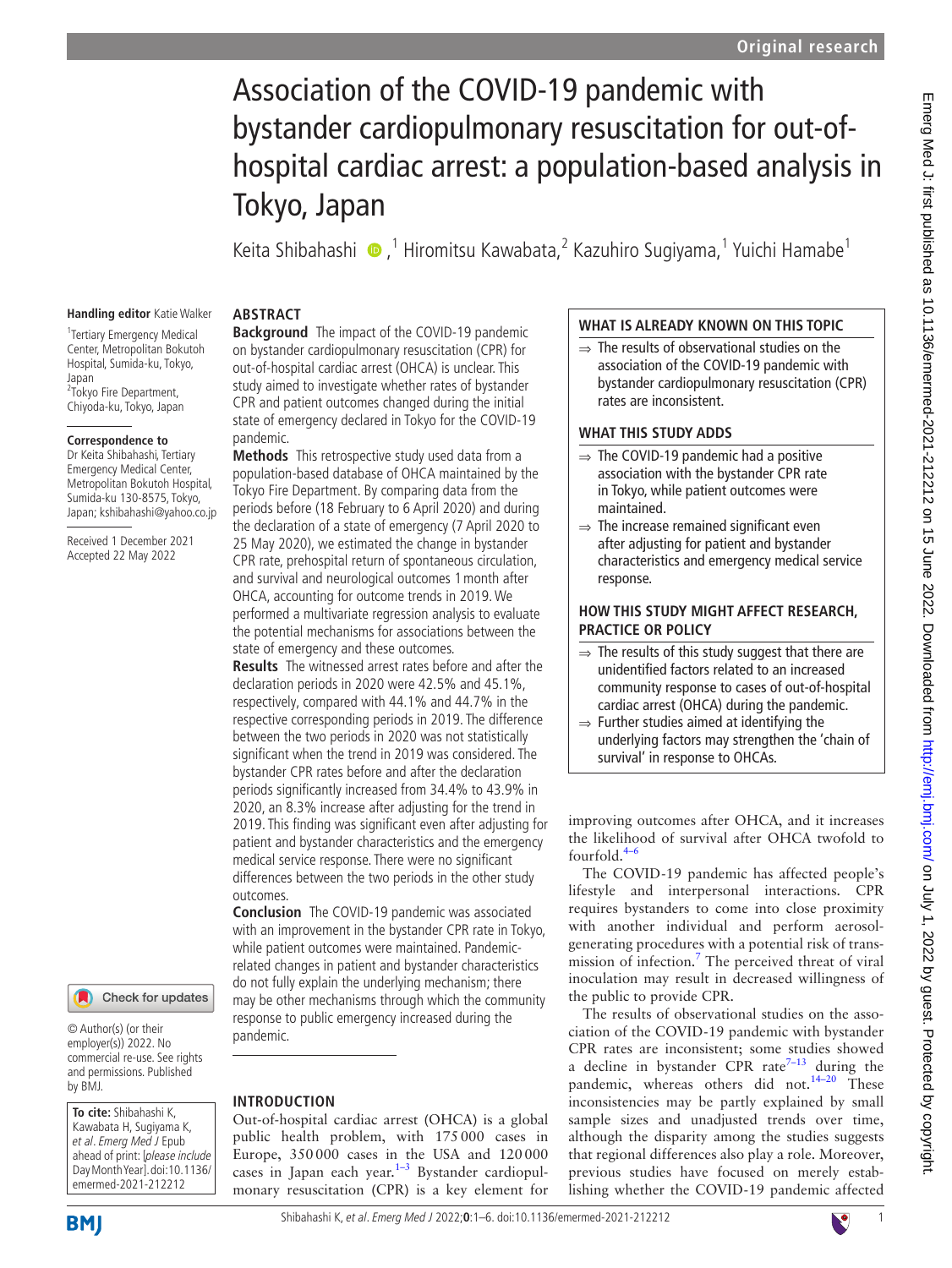

<span id="page-1-0"></span>**Figure 1** Study flow chart.

public response to OHCA. Although some studies considered the observed differences in bystander CPR rates during the COVID-19 pandemic to be due to pandemic-related changes in patient and bystander characteristics, the potential mechanisms were not statistically analysed.<sup>7 11 14 16</sup> Understanding the association of the COVID-19 pandemic with bystander CPR and its underlying mechanism is important as it aids the revision or strengthening of the so-called 'chain of survival' in response to OHCAs in the current era.

We aimed to investigate the association of the COVID-19 pandemic with the bystander CPR rate and outcomes of OHCA by comparing pandemic and non-pandemic periods and to explore the underlying mechanisms using data from a population-based registry in Tokyo, Japan.

## **METHODS**

This retrospective cohort study was conducted using data from the Utstein-style registry of the Tokyo Fire Department, which included a population-based record of OHCAs in Tokyo, Japan. We included patients who experienced OHCA and were resuscitated and transported to hospitals by Tokyo emergency medical service (EMS) personnel from 18 February to 25 May 2020 and the corresponding period in 2019. The Tokyo Fire Department approved the analysis of the anonymised data. The requirement for informed consent was waived.

## **EMS in Tokyo**

The Tokyo Fire Department serves most parts of Tokyo, except for two municipalities (Inagi City and Tokyo Islands), and covers an area of  $1769 \text{ km}^2$ . It serves a daytime population of approximately 15.8million individuals and a night-time population of approximately 13.7million individuals. All EMS personnel performed CPR in accordance with the International Consensus on Cardiopulmonary Resuscitation and Emergency Cardiovascular Care Science with Treatment Recommendations.<sup>21</sup> During the study period, EMS personnel instructed laypersons via telephone to perform compression-only CPR unless they knew how to provide rescue breathing and had personal protective equipment. EMS personnel in Japan are legally prohibited from terminating resuscitation; therefore, most patients who experience OHCA undergo resuscitation by EMS personnel and are transported to hospitals, the only exceptions being patients with advance directives such as do-not-resuscitate orders in which a family physician can take over the care of the patient and those where death is certain. For the patients with OHCA, the

paramedics continued the CPR at the scene until the Tokyo Fire Department was able to determine a destination hospital.

# **COVID-19 outbreak in Tokyo**

On 11 March 2020, the WHO classified the COVID-19 outbreak as a pandemic. The first COVID-19 case in Tokyo was reported on 24 January 2020, and on 7 April 2020, the Japanese government declared a state of emergency in seven prefectures, including Tokyo. On 7 April 2020, the Tokyo Metropolitan Government requested citizens to practice social distancing and stay at home, and the closure of non-essential businesses was ordered on 11 April 2020. The state of emergency was lifted on 25 May 2020. COVID-19 cases in Tokyo peaked on 17 April 2020, with 206 new cases on that day, and a total of 3941 cases that accounted for 0.028% of the population were confirmed.

## **Data collection**

The Tokyo Fire Department collects the date of emergency call, patient demographics, presence of the witness, relationship of the witness to the patient (family member, EMS personnel, healthcare provider, friend or other), presumed aetiology of cardiac arrest, details regarding the bystander CPR, dispatcher instructions regarding CPR, initial recorded cardiac rhythm, intravenous epinephrine administration, call-to-response time (time from the emergency call to arrival of the EMS vehicle at the scene), on-scene time (time from EMS vehicle arrival on scene to departure for the hospital), transport time (time from scene to hospital arrival), call-to-hospital time (time from the emergency call to arrival of the EMS vehicle at the hospital), prehospital return of spontaneous circulation (ROSC), and survival and neurological status 1month after the cardiac arrest. The aetiology (cardiac vs non-cardiac) was determined clinically by the physician in charge at the hospitals in collaboration with the EMS personnel. The information regarding bystander CPR and dispatcher CPR instruction were reported on the EMS record. Neurological outcomes were determined by the physician responsible for the care of the patient using the cerebral performance category (CPC), with categories 1, 2, 3, 4 and 5 representing good cerebral performance, moderate cerebral disability, severe cerebral disability, coma or a vegetative state, and death, respectively. $^{22}$  $^{22}$  $^{22}$  The EMS personnel collected data in collaboration with physician in charge of the patient's care and then uploaded the data to the registry on the Tokyo Fire Department's database server. The data were then checked for consistency, and incomplete forms were returned to the respective fire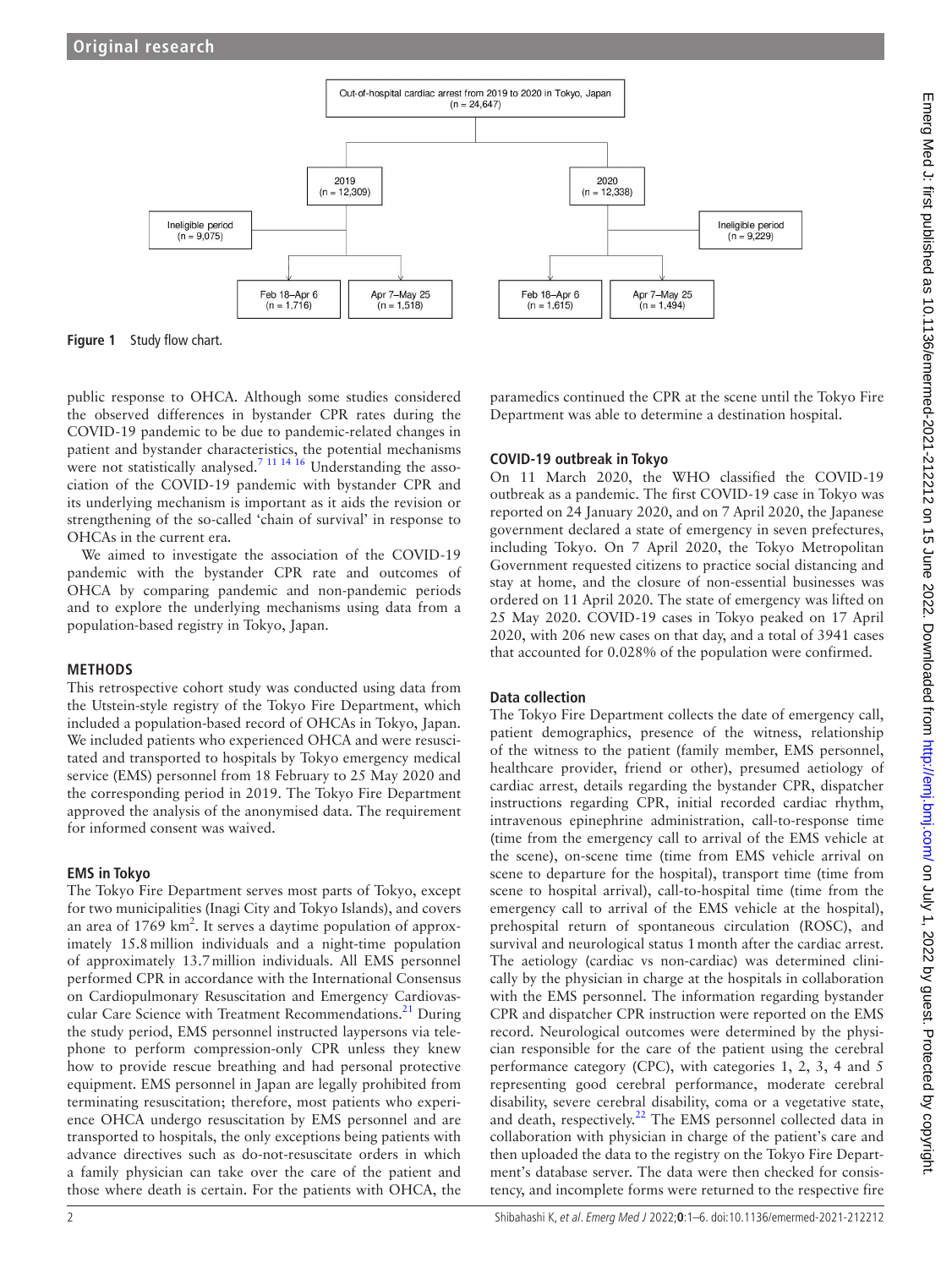

<span id="page-2-0"></span>**Figure 2** Trends in bystander CPR rate and daily new confirmed COVID-19 cases in Tokyo. CPR, cardiopulmonary resuscitation.

stations for completion. In this study, numerical variables were categorised into quartiles.

## **Outcomes**

The primary outcome measure was the bystander CPR rate. The secondary outcome measures were the rates of prehospital ROSC, survival at 1month after cardiac arrest and survival with favourable neurologic outcomes. A favourable neurological outcome was defined as a CPC of 1 or 2.<sup>[23](#page-5-6)</sup>

# **Statistical analysis**

Bystander CPR rates for the period before the declaration of a state of emergency in 2020 ('before declaration period', 18 February to 6 April 2020) were compared with those during the state of emergency ('after declaration period', 7 April to 25 May 2020) in Tokyo. We then determined if there were differences in patient and EMS characteristics during these periods. To mitigate the effects of extraneous factors (eg, trend towards increasing bystander CPR rates<sup>[6](#page-5-7)</sup> and potential seasonal changes), we considered outcome trends in the same periods in 2019, using a linear regression model that included the year (2019 or 2020), the period and year–period interaction as fixed effects. We then tested whether changes in the bystander CPR rate could be sufficiently explained by changes in the patient and bystander characteristics and the EMS response to OHCA between before and after declaration periods using multivariate linear regression analysis adjusted for these potential mediators. We constructed two regression models. Model I included patient and bystanderrelated covariates: patient age and sex, site of cardiac arrest (private residence or not), witness (family member, EMS personnel, healthcare provider, friend, other or none), presumed aetiology (cardiogenic or non-cardiogenic), year (2019 or 2020), period and year–period interaction term. Model II included the patient and bystander covariates included in Model I as well as EMS-related covariates: call-to-response time and dispatcher instructions regarding CPR (yes or no). For prehospital ROSC, survival at 1month post OHCA, and favourable neurological outcome at 1month post OHCA, call-to-hospital time was also included as a covariate of Model II. The covariates were selected

before the analysis based on previous research and clinical plau-sibility.<sup>[5 6 8 10 12 21 24](#page-5-8)</sup> All statistical analyses were performed using the R V.3.6.1 (R Foundation for Statistical Computing, Vienna, Austria). All statistical tests were two-sided, and statistical significance was assessed using 95% CIs.

# **Patient and public involvement**

Patients or the public were not involved in the design, conduct, reporting or dissemination plans of our research.

# **RESULTS**

A total of 24647 patients experienced OHCA in 2019 (n=12309) and 2020 (n=12338). Of these, 6343 patients who experienced OHCA during the study period (from 18 February 2019 to 25 May 2019, or from 18 February 2020 to 25 May 2020) were included in the analysis ([figure](#page-1-0) 1). There were no missing values for the variables of interest in the dataset. The median age was 79 years (IQR, 67–86 years), and 3646 (57.5%) of the patients were men. The number of daily new cases of COVID-19 are shown at the bottom of [figure](#page-2-0) 2. The median daily new cases per 100000 population was 0.04 (IQR, 0.01–0.12; maximum, 1.00) and 0.58 (IQR, 0.11–0.96; maximum, 1.47) before and after the declaration of the state of emergency (arising from COVID-19), respectively.

[Table](#page-3-0) 1 summarises the patients' baseline characteristics before and after the declaration of a state of emergency. After adjusting for the trends in 2019, the rate of dispatcher instructions regarding CPR (8.5% (95% CI, 3.4% to 13.7%)), callto-response time  $(0.4 \text{ min } (95\% \text{ CI}, 0.1 \text{ to } 0.7))$ , on-scene time  $(1.0 \text{ min } (95\% \text{ CI}, 0.4 \text{ to } 1.7))$  and call-to-hospital time  $(1.6 \text{ min }$ (95%CI, 0.6 to 2.6)) showed a significant increase in 2022. The proportions of patients with short (<4min) call-to-response time, short (<14min) on-scene time and short (3–27min) callto-hospital time significantly decreased, whereas the proportion of patients with long (8–69min) call-to-response time, long (21–129min) on-scene time and long (40–208min) call-tohospital time significantly increased. The witnessed arrest rates before and after the declaration periods in 2020 were 42.5% and 45.1%, respectively, compared with rates of 44.1% and 44.7%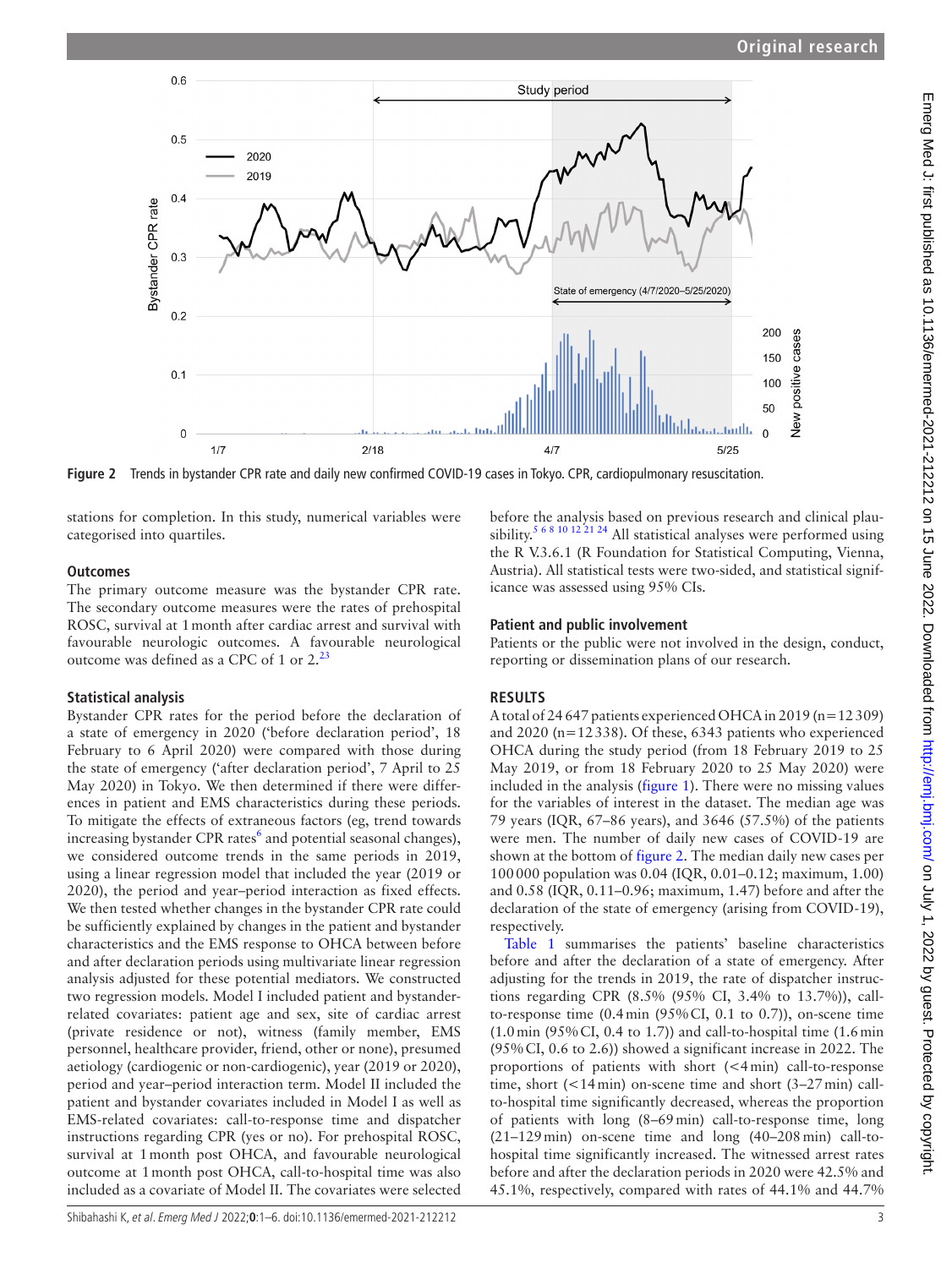<span id="page-3-0"></span>**Table 1** Changes in baseline characteristics of patients who experienced out-of-hospital cardiac arrest in Tokyo from before to after declaration of a state of emergency

|                              | 2019                       |                            | 2020                       |                            |                                                            |  |
|------------------------------|----------------------------|----------------------------|----------------------------|----------------------------|------------------------------------------------------------|--|
| Variables*                   | 18 Feb-6 Apr<br>$(n=1716)$ | 7 Apr-25 May<br>$(n=1518)$ | 18 Feb-6 Apr<br>$(n=1615)$ | 7 Apr-25 May<br>$(n=1494)$ | Percentage change in 2020<br>with respect to 2019 (95% CI) |  |
| Age group, yearst            |                            |                            |                            |                            |                                                            |  |
| $0 - 65$                     | 408 (23.8)                 | 415 (27.3)                 | 364 (22.5)                 | 313 (21.0)                 | $-5.1$ ( $-9.3$ to $-1.0$ )                                |  |
| $66 - 77$                    | 423 (24.7)                 | 346 (22.8)                 | 362 (22.4)                 | 371 (24.8)                 | 4.3 (0.1 to 8.5)                                           |  |
| $78 - 85$                    | 418 (24.4)                 | 352 (23.2)                 | 399 (24.7)                 | 377 (25.2)                 | $1.7$ (-2.5 to 5.9)                                        |  |
| $86 - 109$                   | 467 (27.2)                 | 405 (26.7)                 | 490 (30.3)                 | 433 (29.0)                 | $-0.8$ ( $-5.3$ to 3.6)                                    |  |
| Men                          | 989 (57.6)                 | 879 (57.9)                 | 918 (56.8)                 | 860 (57.6)                 | $0.5$ (-4.4 to 5.3)                                        |  |
| Arrest at private residence  | 1181 (68.8)                | 1009 (66.5)                | 1142 (70.7)                | 1063(71.2)                 | $2.8$ (-1.8 to 7.3)                                        |  |
| Witnessed arrest             | 756 (44.1)                 | 679 (44.7)                 | 687 (42.5)                 | 674 (45.1)                 | $1.9$ (-3.0 to 6.8)                                        |  |
| Witness                      |                            |                            |                            |                            |                                                            |  |
| Family                       | 359 (20.9)                 | 311 (20.5)                 | 348 (21.5)                 | 353 (23.6)                 | 3.4 (-4.0 to 10.8)                                         |  |
| <b>EMS</b> personnel         | 96(5.6)                    | 100(6.6)                   | 91(5.6)                    | 116(7.8)                   | $1.9$ (-3.3 to 7.1)                                        |  |
| Healthcare provider          | 46(2.7)                    | 42 (2.8)                   | 40(2.5)                    | 45(3.0)                    | $0.8$ (-2.8 to 4.3)                                        |  |
| Friend                       | 10(0.6)                    | 20(1.3)                    | 7(0.4)                     | 10(0.7)                    | $-1.2$ ( $-3.1$ to 0.7)                                    |  |
| Other                        | 245 (14.3)                 | 206 (13.6)                 | 201 (12.4)                 | 150 (10.0)                 | $-4.9$ ( $-11.6$ to 1.8)                                   |  |
| Presumed cardiac aetiology   | 1006 (58.6)                | 956 (63.0)                 | 962 (59.6)                 | 941 (63.0)                 | $-0.9$ ( $-5.7$ to 3.9)                                    |  |
| AED use by a bystander       | 40(2.3)                    | 58 (3.8)                   | 21(1.3)                    | 23(1.5)                    | $-1.3$ (-2.7 to 0.2)                                       |  |
| Dispatcher CPR instructions  | 789 (46.0)                 | 696 (45.8)                 | 735 (45.5)                 | 783 (52.4)                 | 8.5 (3.4 to 13.7)                                          |  |
| Initial VF/VT cardiac rhythm | 93 (5.4)                   | 100(6.6)                   | 89 (5.5)                   | 108(7.2)                   | $0.6$ (-1.8 to 2.9)                                        |  |
| Epinephrine administration   | 190(11.1)                  | 173 (11.4)                 | 180(11.1)                  | 157 (10.5)                 | $-1.0$ ( $-4.1$ to 2.1)                                    |  |
| Call-to-response time, mint  |                            |                            |                            |                            |                                                            |  |
| $\leq 4$                     | 327 (19.1)                 | 322 (21.2)                 | 335 (20.7)                 | 272 (18.2)                 | $-4.7$ ( $-8.6$ to $-0.8$ )                                |  |
| $4 - 5$                      | 485 (28.3)                 | 478 (31.5)                 | 529 (32.8)                 | 525 (35.1)                 | $-0.8$ ( $-5.4$ to 3.7)                                    |  |
| $6 - 8$                      | 389 (22.7)                 | 345 (22.7)                 | 402 (24.9)                 | 373 (25.0)                 | $0.0$ (-4.2 to 4.2)                                        |  |
| $8 - 69$                     | 515 (30.0)                 | 373 (24.6)                 | 349 (21.6)                 | 324 (21.7)                 | 5.5 (1.3 to 9.8)                                           |  |
| On-scene time, mint          |                            |                            |                            |                            |                                                            |  |
| < 14                         | 351 (20.5)                 | 342 (22.5)                 | 296 (18.3)                 | 210 (14.1)                 | $-6.3$ ( $-10.2$ to $-2.5$ )                               |  |
| $14 - 17$                    | 546 (31.8)                 | 422 (27.8)                 | 459 (28.4)                 | 346 (23.2)                 | $-1.2$ (-5.7 to 3.2)                                       |  |
| $18 - 21$                    | 423 (24.7)                 | 364 (24.0)                 | 427 (26.4)                 | 394 (26.4)                 | $0.6$ (-3.7 to 4.9)                                        |  |
| $21 - 129$                   | 396 (23.1)                 | 390 (25.7)                 | 433 (26.8)                 | 544 (36.4)                 | 7.0 (2.6 to 11.4)                                          |  |
| Transport time, mint         |                            |                            |                            |                            |                                                            |  |
| $<$ 6                        | 365 (21.3)                 | 308 (20.3)                 | 327 (20.2)                 | 294 (19.7)                 | $0.4$ (-3.6 to 4.4)                                        |  |
| $6 - 8$                      | 416 (24.2)                 | 387 (25.5)                 | 377 (23.3)                 | 429 (28.7)                 | $-2.5$ (-6.8 to 1.9)                                       |  |
| $9 - 12$                     | 462 (26.9)                 | 402 (26.5)                 | 448 (27.7)                 | 371 (24.8)                 | $-2.1$ (-6.5 to 2.3)                                       |  |
| $13 - 170$                   | 473 (27.6)                 | 421 (27.7)                 | 463 (28.7)                 | 400 (26.8)                 | 4.1 $(-0.2$ to 8.4)                                        |  |
| Call-to-hospital time, mint  |                            |                            |                            |                            |                                                            |  |
| $3 - 27$                     | 437 (25.5)                 | 392 (25.8)                 | 377 (23.3)                 | 248 (16.6)                 | $-7.1$ ( $-11.2$ to $-3.0$ )                               |  |
| $28 - 33$                    | 477 (27.8)                 | 400 (26.4)                 | 452 (28.0)                 | 398 (26.6)                 | $0.0$ (-4.3 to 4.5)                                        |  |
| $34 - 39$                    | 394 (23.0)                 | 345 (22.7)                 | 388 (24.0)                 | 365 (24.4)                 | $0.6$ (-3.5 to 4.8)                                        |  |
| $40 - 208$                   | 408 (23.8)                 | 381 (25.1)                 | 398 (24.6)                 | 483 (32.3)                 | 6.4 (2.0 to 10.7)                                          |  |

\*Data are presented as number (%).

†Numerical variables were categorised into quartiles.

AED, automated external defibrillator; CPR, cardiopulmonary resuscitation; EMS, emergency medical services; VF, ventricular fibrillation; VT, ventricular tachycardia.

in the respective corresponding periods in 2019. The difference between the two periods in 2020 was not statistically significant when the trend in 2019 was considered (adjusted difference, 1.9%; 95% CI, −3.0 to 6.8).

The bystander CPR rate increased from 34.4% in the before declaration period to 43.9% in the after declaration period in 2020 ([figure](#page-2-0) 2). The difference was statistically significant after adjusting for the trend in 2019, with an adjusted difference of 8.3% (95% CI, 3.6 to 13.0) ([table](#page-4-0) 2). This increase in the bystander CPR rate remained significant after the patient and bystander characteristics were further adjusted (adjusted difference, 9.3%; 95%CI, 4.8 to 13.7). In Model II (the fully adjusted

model that was further adjusted for EMS-related covariates), the increase in bystander CPR remained significant (adjusted difference, 6.9%; 95%CI, 2.8 to 11.1). Furthermore, in Model II, the dispatcher CPR instruction had a significant and the strongest association with bystander CPR (adjusted difference, 34.6%; 95%CI, 32.5 to 36.8). After adjusting for the trend in 2019, there was no significant difference in the proportion of patients for whom bystander CPR was initiated after the dispatcher instruction between the before and after declaration periods in 2020. There was no significant difference between the two periods in the other study outcomes.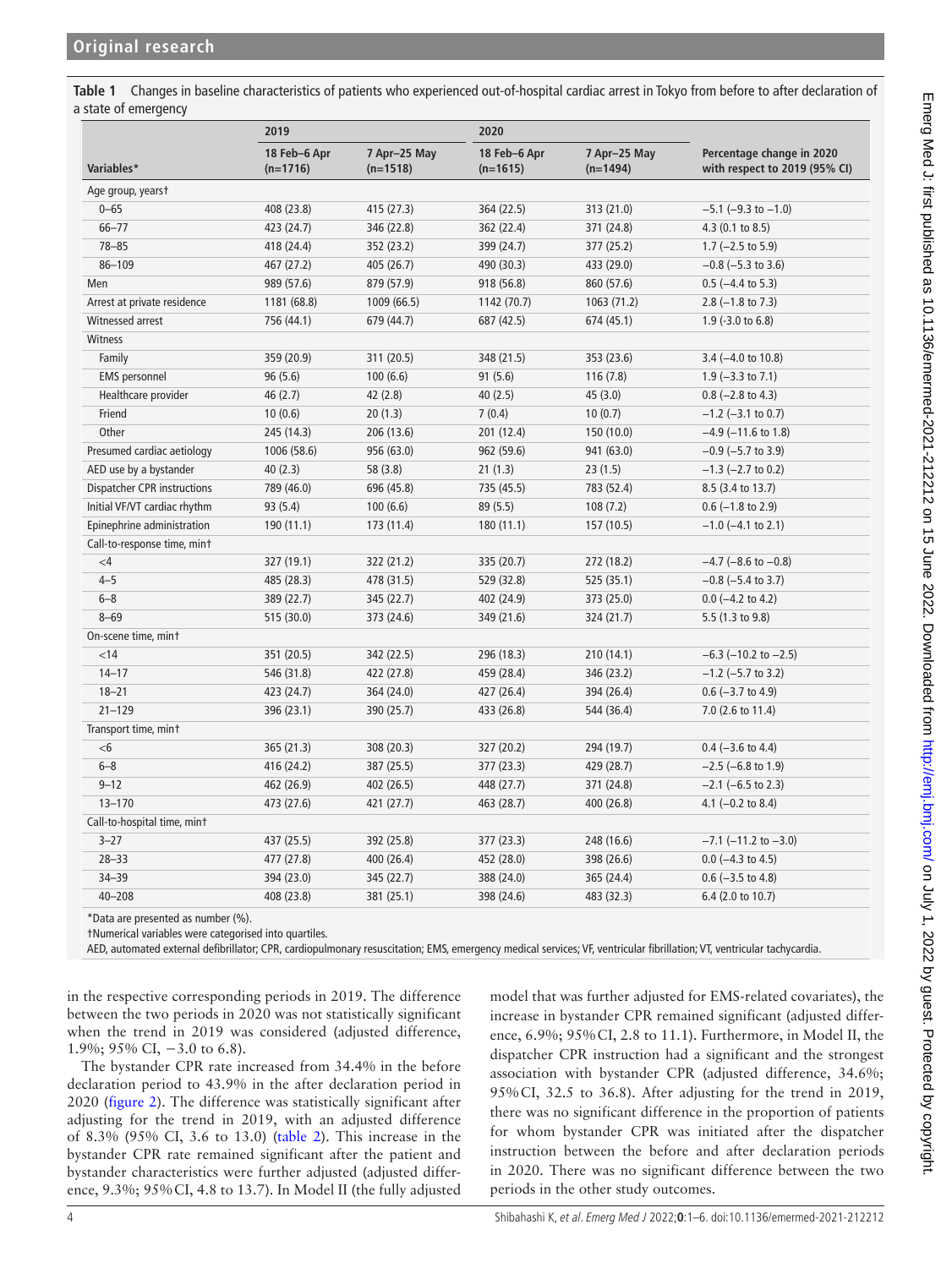<span id="page-4-0"></span>**Table 2** Changes in study outcomes from before to after declaration of a state of emergency

|                      | 2019                       |                            | 2020                       |                            | Percentage change in 2020<br>with respect to 2019 (95% CI) |                         |                              |
|----------------------|----------------------------|----------------------------|----------------------------|----------------------------|------------------------------------------------------------|-------------------------|------------------------------|
| Variables*           | 18 Feb-6 Apr<br>$(n=1716)$ | 7 Apr-25 May<br>$(n=1518)$ | 18 Feb-6 Apr<br>$(n=1615)$ | 7 Apr-25 May<br>$(n=1494)$ | Crude                                                      | Model It                | Model II‡                    |
| <b>Bystander CPR</b> | 557 (32.5)                 | 511 (33.7)                 | 556 (34.4)                 | 656 (43.9)                 | 8.3 (3.6 to 13.0)                                          | 9.3 (4.8 to 13.7)       | 6.9 $(2.8 \text{ to } 11.1)$ |
| Prehospital ROSC     | 177(10.3)                  | 168(11.1)                  | 118 (7.3)                  | 128(8.6)                   | $0.5$ (-2.4 to 3.3)                                        | $0.4$ (-2.3 to 3.2)     | $0.5$ (-2.3 to 3.2)          |
| 1 month survival     | 104(6.1)                   | 114(7.5)                   | 73 (4.5)                   | 66 (4.4)                   | $-1.6$ ( $-3.8$ to 0.7)                                    | $-1.4$ ( $-3.5$ to 0.8) | $-1.4$ ( $-3.5$ to 0.8)      |
| 1 month CPC I or 2   | 58 (3.4)                   | 78 (5.1)                   | 43(2.7)                    | 40(2.7)                    | $-1.7$ ( $-3.5$ to 0.1)                                    | $-1.5$ ( $-3.2$ to 0.1) | $-1.5$ ( $-3.3$ to 0.2)      |
|                      |                            |                            |                            |                            |                                                            |                         |                              |

\*Data are presented as number (%).

†Model I was adjusted for age (categorised into quartiles), sex, site of cardiac arrest (private residence or not), witness (family member, EMS personnel, healthcare provider, friend, other or none), presumed aetiology (cardiogenic or non-cardiogenic), year (2019 or 2020), period (18 February to 6 April or 7 April to 25 May) and year–period interaction term.

‡In addition to covariates in Model I, Model II was adjusted for call-to-response time (categorised into quartiles) and dispatcher instructions regarding CPR (yes or no). CPC, cerebral performance category; CPR, cardiopulmonary resuscitation; EMS, emergency medical services; ROSC, return of spontaneous circulation.

#### **DISCUSSION**

Our analysis revealed that the bystander CPR rate in Tokyo was significantly higher in the period after a state of emergency was declared due to the COVID-19 pandemic than before it. EMS responses to OHCA also significantly changed after the pandemic; the rate of dispatcher instructions regarding CPR significantly increased and prehospital times significantly lengthened. However, the increase in bystander CPR rate remained significant even after adjusting for patient and bystander characteristics and EMS response.

The incidence of OHCA during the state of emergency was similar to that in the control period in 2019, which was consistent with the results of previous studies.<sup>8 18 25</sup> Although it is possible that some of the OHCAs observed during the pandemic were due to respiratory failure or indirect complications of COVID-19, the effect of the pandemic on the incidence of OHCA might have been marginal because of the very low incidence of COVID-19 during the study period. We found that the call-toresponse, on-scene and call-to-hospital times were significantly longer during the pandemic than those prior to the pandemic, which is also consistent with previous reports.<sup>[11 12 16 25](#page-5-10)</sup> The time spent gathering information regarding COVID-19, precautionary measures to minimise COVID-19 exposure and transmission from patients with OHCA, and restricted resources of hospitals to accept patients with OHCA during the COVID-19 pandemic might have contributed to the increased prehospital time. In this study, dispatcher CPR instruction had significant and the strongest impact on bystander CPR. Previous studies have shown that dispatcher CPR instruction increases bystander CPR provision, $26$  and these results suggest this is true even during a pandemic.

Although the increased rate of bystander CPR observed in this study was counterintuitive and contradicted the results of previous studies, $7-13$  we found three other studies that have reported an increase in bystander CPR rate during the pandemic.[15 16 25](#page-5-12) The authors of those studies speculated that the increase in bystander CPR rate can be explained by the fact that people stayed at home during the pandemic; therefore, the OHCA was likely to be witnessed by family members. However, none of these studies observed a significant increase in the proportion of witnessed cardiac arrest during the pandemic, and previous studies showed that patients with OHCA witnessed by family members were less likely to receive bystander CPR than those witnessed by a non-family member.<sup>27,28</sup> Similarly, we did not find a significant change in the proportion of witnessed OHCA. Moreover, although it was attenuated, the increase in

bystander CPR rate during the pandemic remained significant, even after adjusting for the patient and bystander characteristics and the EMS response.

Our results suggest that there are unidentified factors related to an increased community response to OHCA during the pandemic. One potential factor is strengthened solidarity in the community that promotes altruistic behaviour in response to a looming threat. A survey reported that the number of individuals joining an open online course on basic life support increased during the COVID-19 pandemic.<sup>29</sup> Furthermore, the level of willingness of trainees and the proportion of trainees with high willingness increased during the pandemic. Considering that the top identified barriers for laypersons to perform CPR included fear and a lack of confidence,  $30$  it is theoretically possible that the altruistic social environment helped them overcome these barriers. Further studies aimed at identifying the underlying factors may strengthen the 'chain of survival' in response to OHCAs.

#### **Limitations**

This study has several limitations. First, it is an observational study. Although we found a significant association between the declaration of a state of emergency due to the COVID-19 pandemic and the rate of bystander CPR, we cannot infer causality. Second, we could not identify the mechanism underlying the increase in the bystander CPR rate during the pandemic. Third, the dataset did not include detailed information regarding bystander CPR (eg, quality of CPR, bystander CPR duration and number of bystanders who participated in CPR). Last, the study period was relatively short. The long-term association of the COVID-19 pandemic with the community response to and outcomes of OHCA could be different from those observed here.

#### **CONCLUSION**

The declaration of a state of emergency during the COVID-19 pandemic was associated with an increase in the bystander CPR rate in Tokyo, even when accounting for changes in patient and bystander characteristics. The identification of other mechanisms through which the community response to public emergency increased during the pandemic could help future efforts to strengthen the chain of survival.

**Contributors** KeS conceptualised and designed the study, drafted the initial manuscript and reviewed and revised the manuscript. KH, KaS and YH contributed to analysis and interpretation of data, revised the manuscript critically for important intellectual content. All authors approved the final manuscript as submitted and